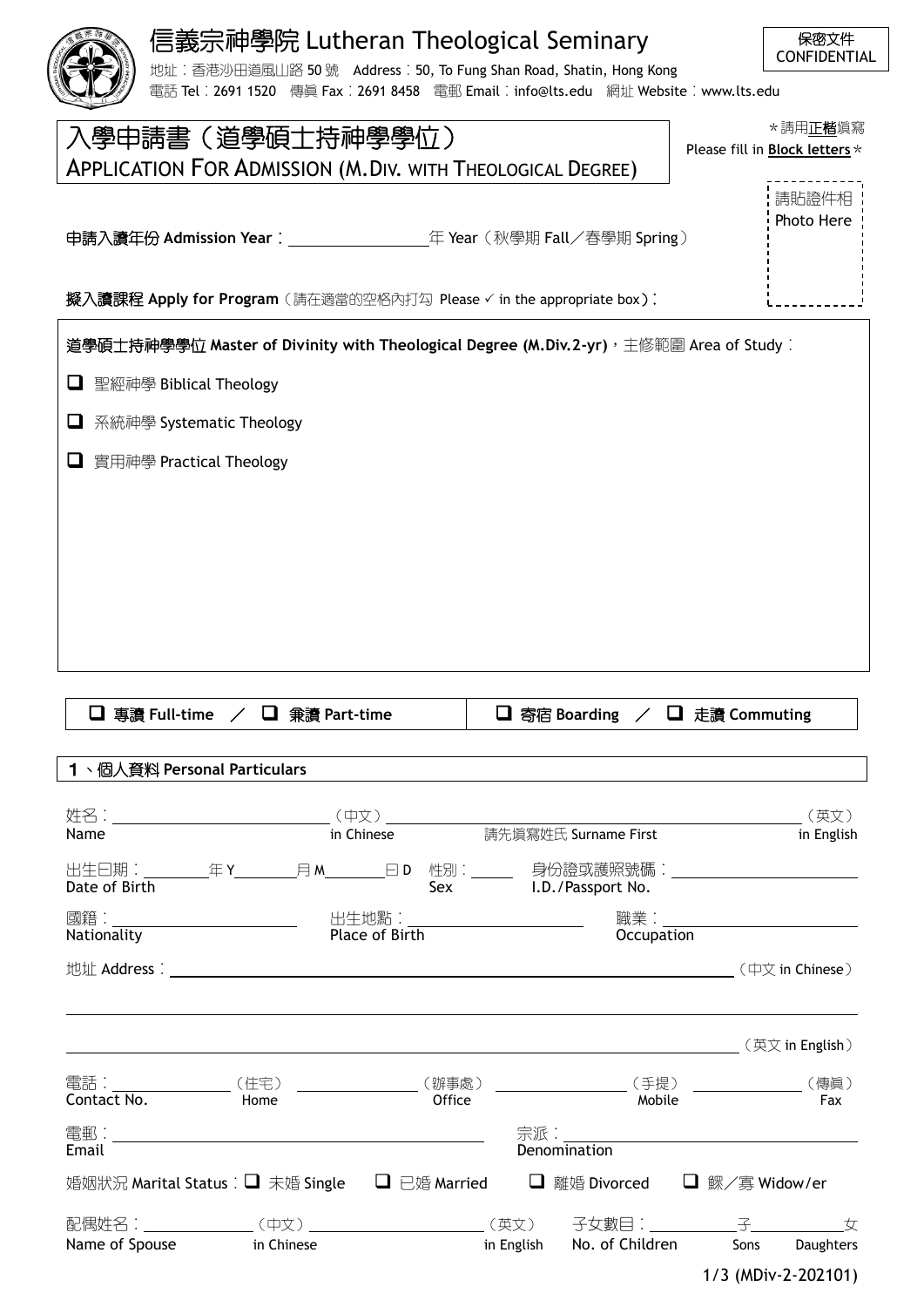| 2丶宗教經歷 Religious History             |                    |                                              |  |
|--------------------------------------|--------------------|----------------------------------------------|--|
|                                      |                    | 主任牧師:__________________________              |  |
| Home Congregation                    |                    | Pastor-in-charge                             |  |
|                                      |                    |                                              |  |
| Address                              |                    |                                              |  |
|                                      |                    |                                              |  |
| <b>Church Baptising</b>              |                    | <b>Baptismal Pastor</b>                      |  |
|                                      |                    |                                              |  |
|                                      |                    |                                              |  |
| <b>Current Congregation</b>          |                    | Pastor-in-charge                             |  |
|                                      |                    |                                              |  |
|                                      |                    | 按牧曰期:___________年 Y__________月 M_________曰 D |  |
| Church of Ordination (if applicable) | Date of Ordination |                                              |  |
|                                      |                    |                                              |  |

3、學歷 **Educational Background**(由近至遠的中學及以上學歷 **From secondary school, list the most recent first**) \*本院校本部畢業生只需填寫畢業課程及畢業後學歷 Only the graduated program and recent history are required for LTS (Day School) graduate \*

| 此欄必須填寫 Following information is compulsory. |      | ^請圈出合適者 Please circle the appropriate.               |         |          |
|---------------------------------------------|------|------------------------------------------------------|---------|----------|
|                                             |      | 曾應考 Completed   科目 Subject   公開考試 Public Examination | 年份 Year | 成績 Grade |
| ^有 Yes/沒有 No                                | 英語運用 | △香港高級程度會考 HKALE / TOFEL<br><b>IELTS</b>              |         |          |

| $\boxplus$ From | $\overline{\oplus}$ To | 學院 Institution | 學位 Qualification |
|-----------------|------------------------|----------------|------------------|
|                 | (年Year/月 Month)        |                |                  |
|                 |                        |                |                  |
|                 |                        |                |                  |
|                 |                        |                |                  |
|                 |                        |                |                  |
|                 |                        |                |                  |
|                 |                        |                |                  |
|                 |                        |                |                  |
|                 |                        |                |                  |
|                 |                        |                |                  |
|                 |                        |                |                  |
|                 |                        |                |                  |
|                 |                        |                |                  |

## 4、工作經歷 **Working Experience**(由近至遠 **List the most recent first**)

\* 本院校本部畢業生只需填寫最近的經歷 Only the recent history is required for LTS (Day School) graduate \*

| $\overline{\boxplus}$ From | $\overline{\oplus}$ To | 機構 Organization/教會 Church | 職位 Position |
|----------------------------|------------------------|---------------------------|-------------|
|                            | (年Year/月 Month)        |                           |             |
|                            |                        |                           |             |
|                            |                        |                           |             |
|                            |                        |                           |             |
|                            |                        |                           |             |
|                            |                        |                           |             |
|                            |                        |                           |             |
|                            |                        |                           |             |
|                            |                        |                           |             |
|                            |                        |                           |             |
|                            |                        |                           |             |